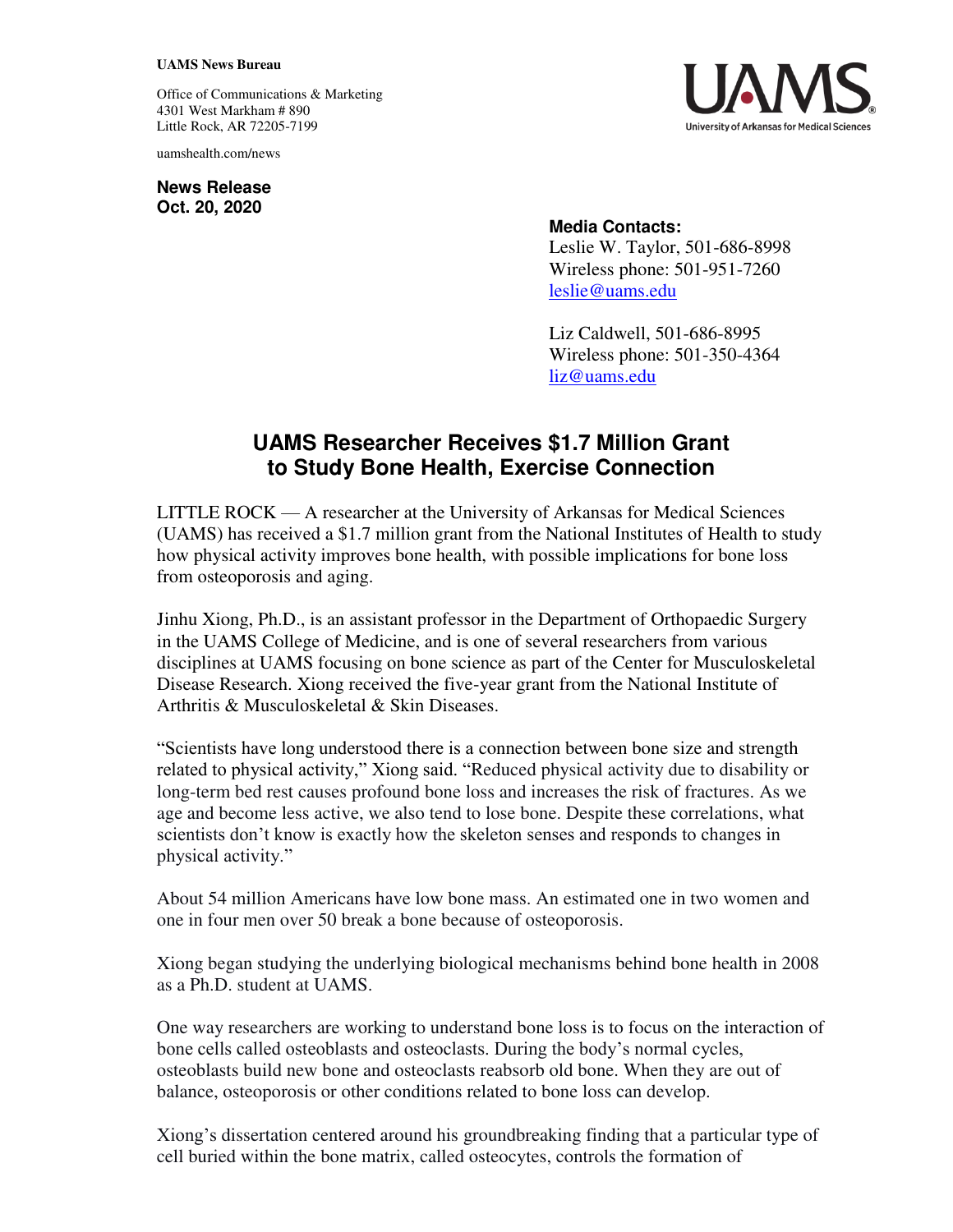osteoclasts. Xiong's research suggests these osteocytes are important for how the body senses and responds to physical activity.

This grant funding from the NIH will allow him to test his hypothesis about the connection between osteocytes and physical activity in a number of different ways.

"Ultimately, we're seeking to understand the biologic underpinnings of this interplay between the osteocytes, physical activity and osteoblasts, so we can find a particular protein or pathway to target with a drug therapy," Xiong said. "It's a promising route for finding a potential treatment for osteoporosis and other types of bone loss."

The Center for Musculoskeletal Disease Research is one of several such centers at UAMS that aim to concentrate multidisciplinary expertise in an area of research at an institution. It is funded through the National Institute of General Medical Sciences through a Center of Biomedical Research Excellence (COBRE) grant. Charles O'Brien, Ph.D., directs the center and is a professor with dual appointments in the Division of Endocrinology in the Department of Internal Medicine and the Department of Orthopaedic Surgery.

In addition to building synergistic collaboration around a certain research topic  $-$  in this case, bone health – the COBRE program aims to support promising researchers who are early in their careers and have not yet received a major funding grant to support their work. Participants are supported with funding, mentorship and training on best practices for gaining grant funding.

By earning this \$1.7 million grant from the NIH, Xiong moves into his career as a selfsupporting scientist, and a spot will open in the Center for Musculoskeletal Disease Research for another early career scientist interested in bone research.

"The COBRE program aims to bridge the gap between promising new scientists and their ability to sustain their work through consistent funding so we don't lose potentially groundbreaking discoveries to the logistical difficulties of obtaining grant funding when scientists are just starting out," O'Brien said. "UAMS has a long tradition of excellence in bone research, and as each participant in the COBRE establishes themselves in their career, we strengthen that legacy. Dr. Xiong has fit right in with the center's goals, and I can't wait to see where his research will lead next."

In addition to osteoporosis, other research supported by the center focuses on multiple myeloma, cancer metastases to bone, osteoarthritis, osteomyelitis and abnormal skeletal development.

UAMS is home to other centers funded by the COBRE program focusing on research in cancer therapy, infection, childhood obesity and pediatrics.

UAMS is the state's only health sciences university, with colleges of Medicine, Nursing, Pharmacy, Health Professions and Public Health; a graduate school; hospital; a main campus in Little Rock; a Northwest Arkansas regional campus in Fayetteville; a statewide network of regional campuses; and seven institutes: the Winthrop P. Rockefeller Cancer Institute, Jackson T. Stephens Spine & Neurosciences Institute, Harvey & Bernice Jones Eye Institute, Psychiatric Research Institute, Donald W. Reynolds Institute on Aging, Translational Research Institute and Institute for Digital Health & Innovation. UAMS includes UAMS Health, a statewide health system that encompasses all of UAMS' clinical enterprise including its hospital, regional clinics and